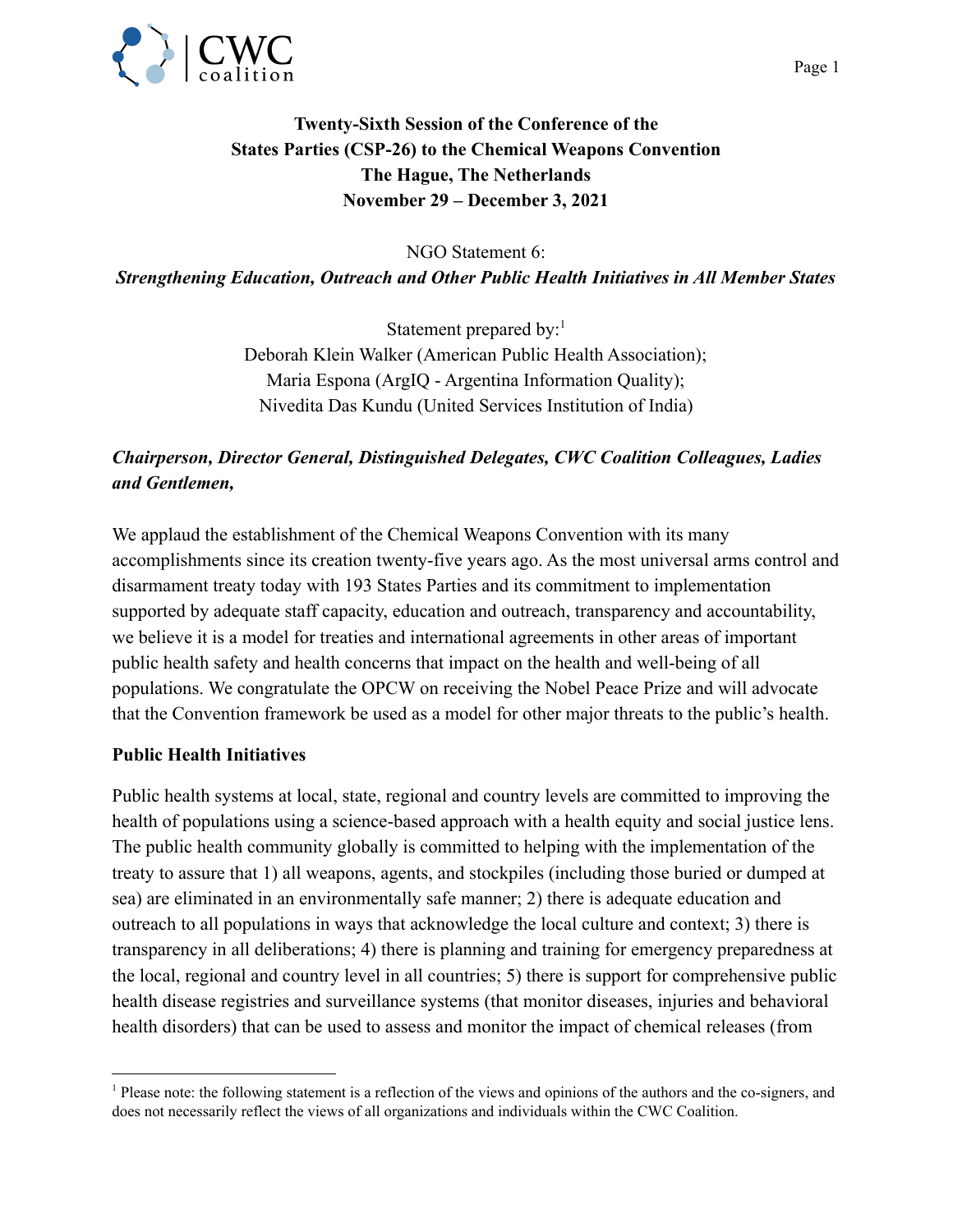

buried or sea-dumped chemical weapons) in the future; 6) research is supported on the impact of chemical weapons and the best methods for their elimination as related to human and animal health; 7) adequate health and other social supports are provided to those injured by the use of chemical weapons; and 8) the elimination of chemical weapons does not disproportionately impact vulnerable populations (defined by income, class, gender, race, or disability).

### **Global Charter**

All of these public health activities are embodied in the Global Charter for the Public's Health which was created by the World Federation of Public Health Associations in collaboration with the World Health Organization. The Charter<sup>2</sup> provides a framework for dealing with the public health challenges of addressing and eliminating chemical weapons, including guidance for protection, prevention, and promotion services using four core functions (governance, information, advocacy, and capacity). The public health community acknowledges that "environmental health" and "prevention of chemical threats" are a major part of public health and that the elimination of chemical weapons is an important "social and political determinant of health." It is especially important that priority for support for these public health activities be given to low and middle income countries.

Founded over fifty years ago, the World Federation of Public Health Associations (WFPHA) has over 115 member associations, which are mostly multidisciplinary national public health associations. Chemical weapons and other weapons of mass destruction have been discussed in plenary sessions at the most recent WFPHA Public Health Congresses held in Turkey, Ethiopia, India and Australia.

## **Civil Society Role**

Civil society organizations (CSO)s, including public health associations and professionals know that partnerships with all members of society, including industry and businesses, faith-based organizations, academic institutions, media, and governmental agencies, are needed to support education, outreach and other public health functions which are needed to address the risks posed by chemical weapons. Members of the Chemical Weapons Convention Coalition (CWCC) support the strengthening of NGOs in every country to support public outreach, education and public health functions. Well-funded public health systems can assist with the full implementation of the Convention in a transparent, science-based, and community-inclusive manner.

<sup>&</sup>lt;sup>2</sup> Lomazzi, M. (2016). A Global Charter for the Public's Health—the public health system: role, functions, competencies and education requirements. *European Journal of Public Health*, *26*(2), 210-212. doi:10.1093/eurpub/ckw011